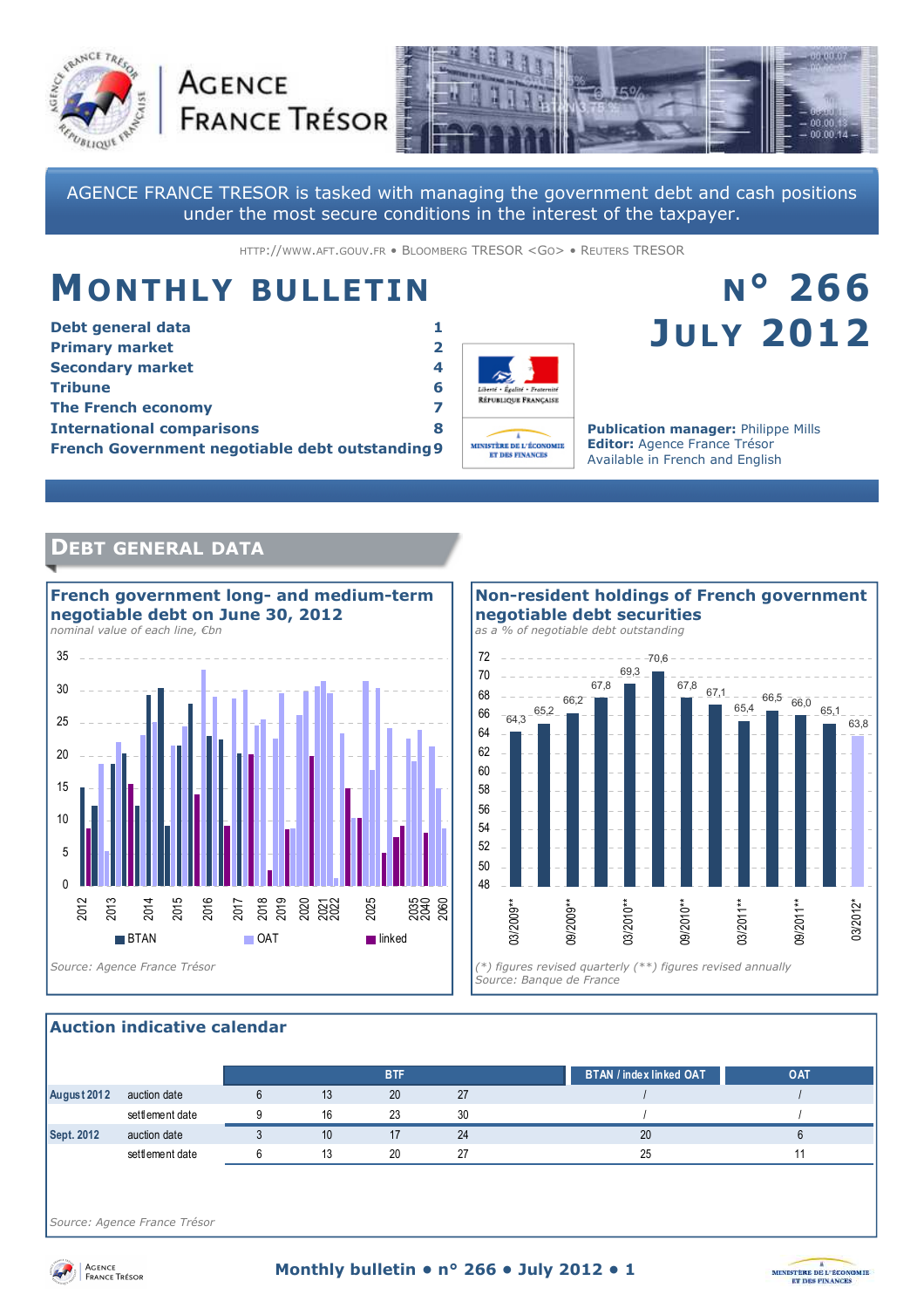#### **BTFs will account for a smaller than expected share of France's negotiable debt in 2012**

The supplementary budget bill (PLFR) for 2012, which the Government tabled on July 4, projects a State budget deficit of €81.1bn. This is €3.7bn less than the deficit projected in the first 2012 supplementary budget act of March 14, 2012.

The forecast for net revenue was trimmed by €1.4bn and the balance on the special Treasury accounts was increased by €4.4bn because of the resumption of the programme for lending to Greece by the European Financial Stability Facility and the simultaneous suspension of bilateral lending. General budget expenditures were cut by €0.7bn.

The State borrowing requirement, therefore, declined to €180.3bn, as opposed to €184bn, as previously projected in the supplementary budget act. The amount of medium-term and long-term debt redeemed was still €99.2bn, including redemption of debts assumed by the State. The 2012 issuance programme for medium and long-term debt still calls for issuance of €178bn, net of buybacks.

Some adjustments have been made to funding resources, and in particular to other cash resources. The latter were revised upward to €7.9bn, which represents an increase of €3.7bn compared to the previous budget act. Issuance premiums account for most of the increase in other cash resources. The sizeable premiums stem from market yields on the tapped bonds and, more specifically, the off-the-run bonds with high coupon rates. These yields have nearly always been lower than the coupon yields since the beginning of 2012.

Ultimately, the smaller projected deficit and the increase in cash resources have reduced reliance on short-term debt. Consequently, the net change of BTF will amount to - €7.7bn, as opposed to €4.3bn projected in the budget act of March 14, 2012, which represents a supplementary cut of €3.4bn. At the end of 2012, short-term debt will stand at some €170.1bn, which accounts for 12.2% of France's total negotiable State debt, as opposed to €177.8bn, or 13.5%, in 2011.

### **PRIMARY MARKET**







*Source: Agence France Trésor* 

.

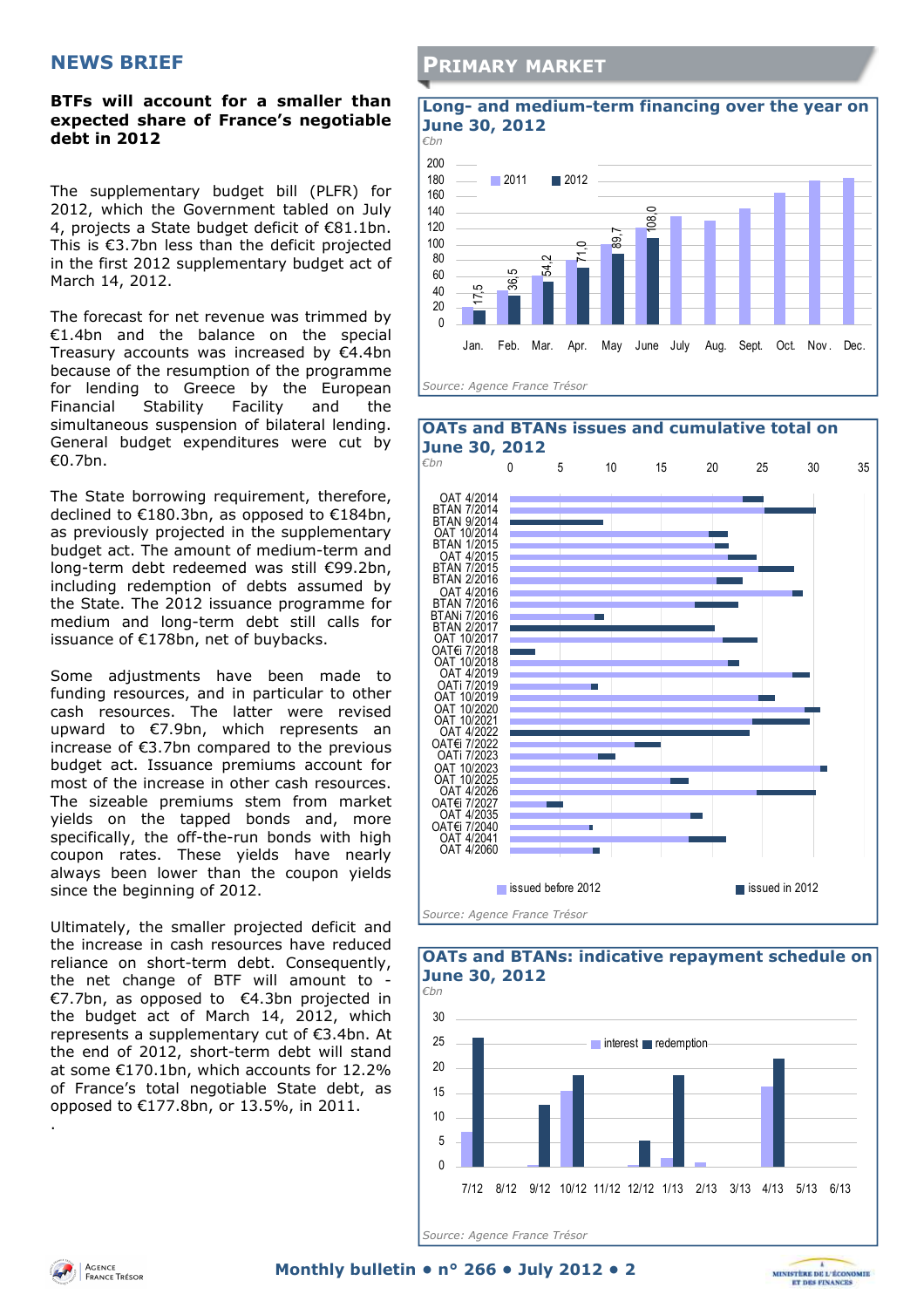| <b>OAT and BTAN auctions -</b><br><b>June 2012</b><br>$\epsilon$ m |                       |                        |                          |                          |                        |                          |                        |                        |                   |                         |                   |
|--------------------------------------------------------------------|-----------------------|------------------------|--------------------------|--------------------------|------------------------|--------------------------|------------------------|------------------------|-------------------|-------------------------|-------------------|
|                                                                    | <b>OAT</b><br>7 years | <b>OAT</b><br>10 years | <b>OAT</b><br>15 years   | <b>OAT</b><br>$50$ years | <b>BTAN</b><br>2 years | <b>BTAN</b><br>3 years   | <b>BTAN</b><br>4 years | <b>BTAN</b><br>5 years | OAT€i<br>10 years | <b>OATi</b><br>11 years | OAT€i<br>15 years |
|                                                                    | 4/25/2019             | 4/25/2022              | 4/25/2026                | 4/25/2060                | 9/25/2014              | 7/12/2015                | 2/25/2016              | 2/25/2017              | 7/25/2022         | 7/25/2023               | 7/25/2027         |
| <b>EUR</b> million                                                 | 4,25%                 | 3,00%                  | 3,50%                    | 4,00%                    | 0.75%                  | 2,00%                    | 2.25%                  | 1,75%                  | 1,10%             | 2,10%                   | 1.85%             |
| <b>Auction date</b>                                                | 6/7/2012              | 6/7/2012               | 6/7/2012                 | 6/7/2012                 | 6/21/2012              | 6/21/2012                | 6/21/2012              | 6/21/2012              | 6/21/2012         | 6/21/2012               | 6/21/2012         |
| Settlement date                                                    | 6/12/2012             | 6/12/2012              | 6/12/2012                | 6/12/2012                | 6/26/2012              | 6/26/2012                | 6/26/2012              | 6/26/2012              | 6/26/2012         | 6/26/2012               | 6/26/2012         |
| Am ount announced                                                  |                       |                        | $< 7,000 - 8,000 >$      |                          | $< 7,000 - 8,500 >$    |                          |                        | $< 1,000 - 1,500$      |                   |                         |                   |
| Bid amount                                                         | 4,085                 | 7,045                  | 3,811                    | 1,595                    | 6,185                  | 4,040                    | 3,275                  | 7,252                  | 1,484             | 1,250                   | 1,282             |
| Amount served                                                      | 1710                  | 3,480                  | 1,961                    | 0,685                    | 2,775                  | 1 2 2 0                  | 1 100                  | 3,337                  | 469               | 490                     | 482               |
| NCTs after auction                                                 | 0                     | 0                      | 0                        | 0                        | 0                      | 330                      | 332                    | 1008                   | 0                 | 0                       | 0                 |
| Total issued amount                                                | 1710                  | 3,480                  | 1,961                    | 685                      | 2,775                  | 1,550                    | 1,432                  | 4,345                  | 469               | 490                     | 482               |
| Bid-to-cover ratio                                                 | 2.39                  | 2.02                   | 1.94                     | 2.33                     | 2.23                   | 3.31                     | 2.98                   | 2.17                   | 3.16              | 2.55                    | 2.66              |
| We ighted a verage price                                           | 114.88%               | 104.65%                | 106.79%                  | 117.64%                  | 100.47%                | 103.50%                  | 104.28%                | 101.42%                | 101.42%           | 112.49%                 | 108.47%           |
| Yield to maturity                                                  | 1.92%                 | 2.46%                  | 2.90%                    | 3.27%                    | 0.54%                  | 0.83%                    | 1.05%                  | 1.43%                  | 0.95%             | 0.91%                   | 1.23%             |
| Indexation coefficient*                                            |                       |                        | $\overline{\phantom{a}}$ |                          | $\overline{a}$         | $\overline{\phantom{a}}$ |                        |                        | 1.06833           | 1.08796                 | 1.05280           |
| * as of the settlement date                                        |                       |                        |                          |                          |                        |                          |                        |                        |                   |                         |                   |

*Source: Agence France Trésor* 

#### **BTF auctions – June 2012**  *€m*

| v |  |  |  |
|---|--|--|--|
|   |  |  |  |
|   |  |  |  |

|                            | <b>BTF</b> | <b>BTF</b> | <b>BTF</b> | <b>BTF</b> |
|----------------------------|------------|------------|------------|------------|
| <b>EUR</b> million         | 1 month    | 3 month    | 6 month    | 12 month   |
| <b>Auction date</b>        |            | 6/4/2012   | 6/4/2012   | 6/4/2012   |
| <b>Issue</b>               |            | 12 weeks   | 25 weeks   | 51 weeks   |
| Settlement date            |            | 6/7/2012   | 6/7/2012   | 6/7/2012   |
| Maturity                   |            | 8/30/2012  | 11/29/2012 | 5/30/2013  |
| Amount served              |            | 3,865      | 1,999      | 1,998      |
| <b>NCTs after auction</b>  |            | 0          | $\Omega$   | 0          |
| <b>Total issued amount</b> |            | 3,865      | 1,999      | 1,998      |
| Weighted average rate      |            | 0.082%     | 0.115%     | 0.178%     |
| <b>Auction date</b>        |            | 6/11/2012  | 6/11/2012  | 6/11/2012  |
| Issue                      |            | 13 weeks   | 24 weeks   | 50 weeks   |
| Settlement date            |            | 6/14/2012  | 6/14/2012  | 6/14/2012  |
| Maturity                   |            | 9/13/2012  | 11/29/2012 | 5/30/2013  |
| Amount served              |            | 4,499      | 1,796      | 1,370      |
| NCTs after auction         |            | 20         | 0          | $\Omega$   |
| <b>Total issued amount</b> |            | 4,519      | 1,796      | 1,370      |
| Weighted average rate      |            | 0.075%     | 0.129%     | 0.214%     |
| <b>Auction date</b>        | 6/18/2012  | 6/18/2012  | 6/18/2012  | 6/18/2012  |
| <b>Issue</b>               | 5 weeks    | 12 weeks   | 23 weeks   | 49 weeks   |
| Settlement date            | 6/21/2012  | 6/21/2012  | 6/21/2012  | 6/21/2012  |
| Maturity                   | 7/26/2012  | 9/13/2012  | 11/29/2012 | 5/30/2013  |
| Amount served              | 0,926      | 4,499      | 1,698      | 1,498      |
| NCTs after auction         | 11         | 371        | $\Omega$   | 83         |
| <b>Total issued amount</b> | 937        | 4,870      | 1,698      | 1,581      |
| Weighted average rate      | 0.049%     | 0.058%     | 0.094%     | 0.190%     |
| <b>Auction date</b>        |            | 6/25/2012  | 6/25/2012  | 6/25/2012  |
| <b>Issue</b>               |            | 13 weeks   | 22 weeks   | 52 weeks   |
| Settlement date            |            | 6/28/2012  | 6/28/2012  | 6/28/2012  |
| Maturity                   |            | 9/27/2012  | 11/29/2012 | 6/27/2013  |
| Amount served              |            | 4,695      | 1,494      | 2,196      |
| NCTs after auction         |            | 0          | 40         | 0          |
| <b>Total issued amount</b> |            | 4,695      | 1,534      | 2,196      |
| Weighted average rate      |            | 0.056%     | 0.104%     | 0.177%     |

*Source: Agence France Trésor* 



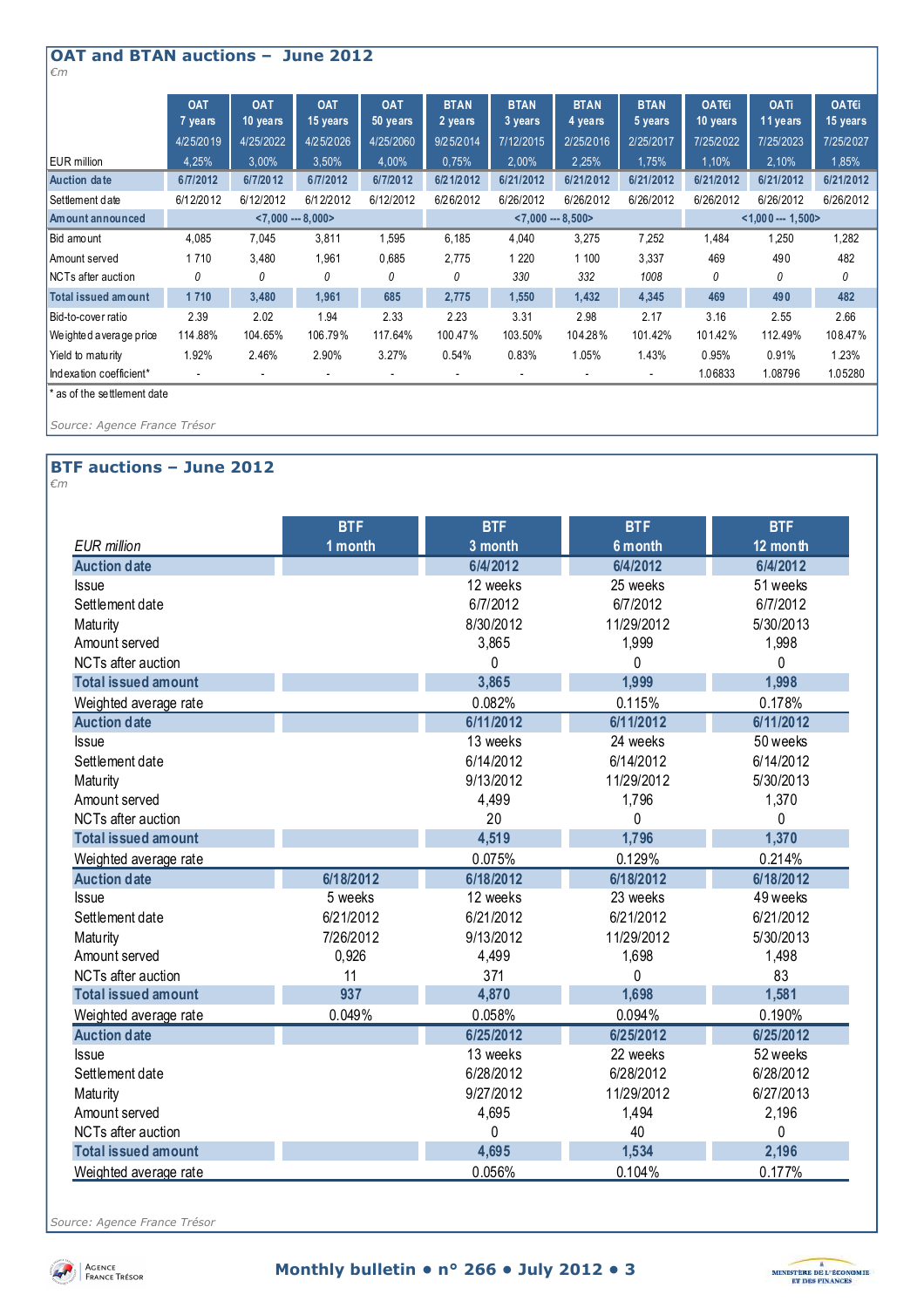



#### **Breakeven inflation**

**SECONDARY MARKET**



(1) difference between the yield of the OAT 3.75% April 2017 and the yield of the OATi 1% July 2017

(2) difference between the yield of the OAT 4.25% April 2019 and the yield of the OAT€i 2.25% July 2020

(3) difference between the yield of the OAT 5.5% April 2029 and the yield of the OATi 3.4% July 2029

(4) difference between the yield of the OAT 5.75% October 2032 and the yield of the OAT€i 3.15% July 2032

#### *Source: Bloomberg*

| Negotiable government debt and swaps    |          |         |         |            |          |         |         |            |             |
|-----------------------------------------|----------|---------|---------|------------|----------|---------|---------|------------|-------------|
| Ebn                                     | end      | end     | end     | end        | end      | end     | end     | end of May | end of June |
|                                         | 2005     | 2006    |         |            |          |         |         | 2012       | 2012        |
|                                         |          |         | 2007    | 2008       | 2009     | 2010    | 2011    |            |             |
| Ne gotiable government debt outstanding | 877      | 877     | 921     | 1,017      | 1,148    | 1,229   | 1,313   | 1,374      | 1,395       |
| of which index-linked securities        | 90       | 110     | 132     | 152        | 148      | 159     | 166     | 178        | 177         |
| <b>OAT</b>                              | 593      | 610     | 641     | 681        | 719      | 816     | 888     | 931        | 939         |
| <b>BTAN</b>                             | 189      | 200     | 202     | 198        | 215      | 226     | 247     | 264        | 273         |
| <b>BTF</b>                              | 95       | 66      | 78      | 138        | 214      | 187     | 178     | 179        | 183         |
| <b>Swaps outstanding</b>                | 52       | 44      | 42      | 28         | 20       | 16      | 13      | 13         | 13          |
| Average maturity of the negotiable debt |          |         |         |            |          |         |         |            |             |
| before swaps                            | 6 years  | 7 years | 7 years | 6 years    | 6 years  | 7 years | 7 years | 7 years    | 7 years     |
|                                         | 267 days | 45 days | 51 days | $292$ days | 246 days | 68 days | 57 days | 28 days    | 7 days      |
| after swaps                             | 6 years  | 7 years | 7 years | 6 years    | 6 years  | 7 years | 7 years | 7 years    | 7 years     |
|                                         | 228 days | 16 days | 29 days | 276 days   | 233 days | 60 days | 52 days | 25 days    | 4 days      |
|                                         |          |         |         |            |          |         |         |            |             |

*Source: Agence France Trésor* 

Agence<br>France Trésor

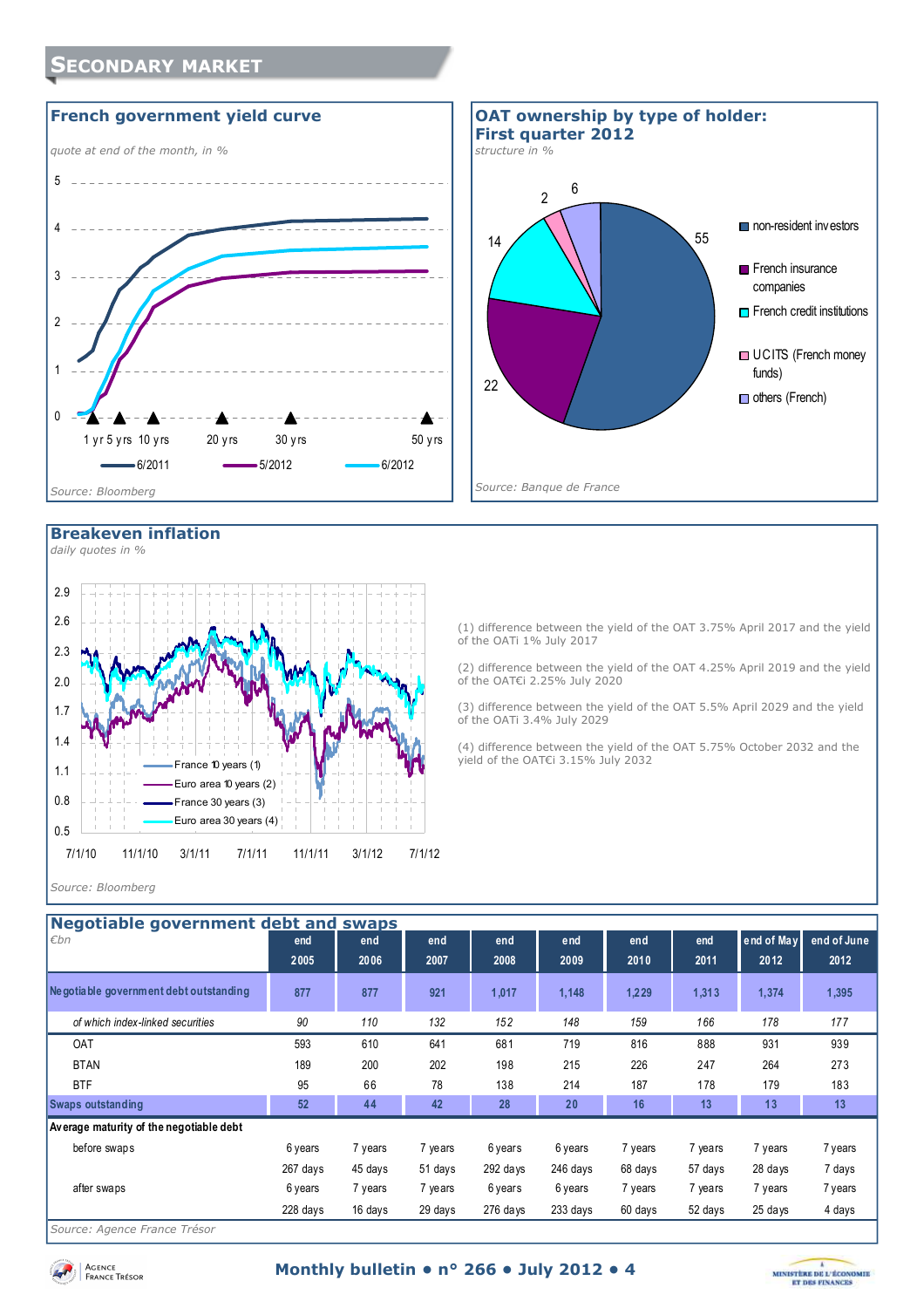

#### **Primary dealers, monthly fixed-rate repo transactions**







*Source: Euroclear France* 



#### **Monthly bulletin • n° 266 • July 2012 • 5**

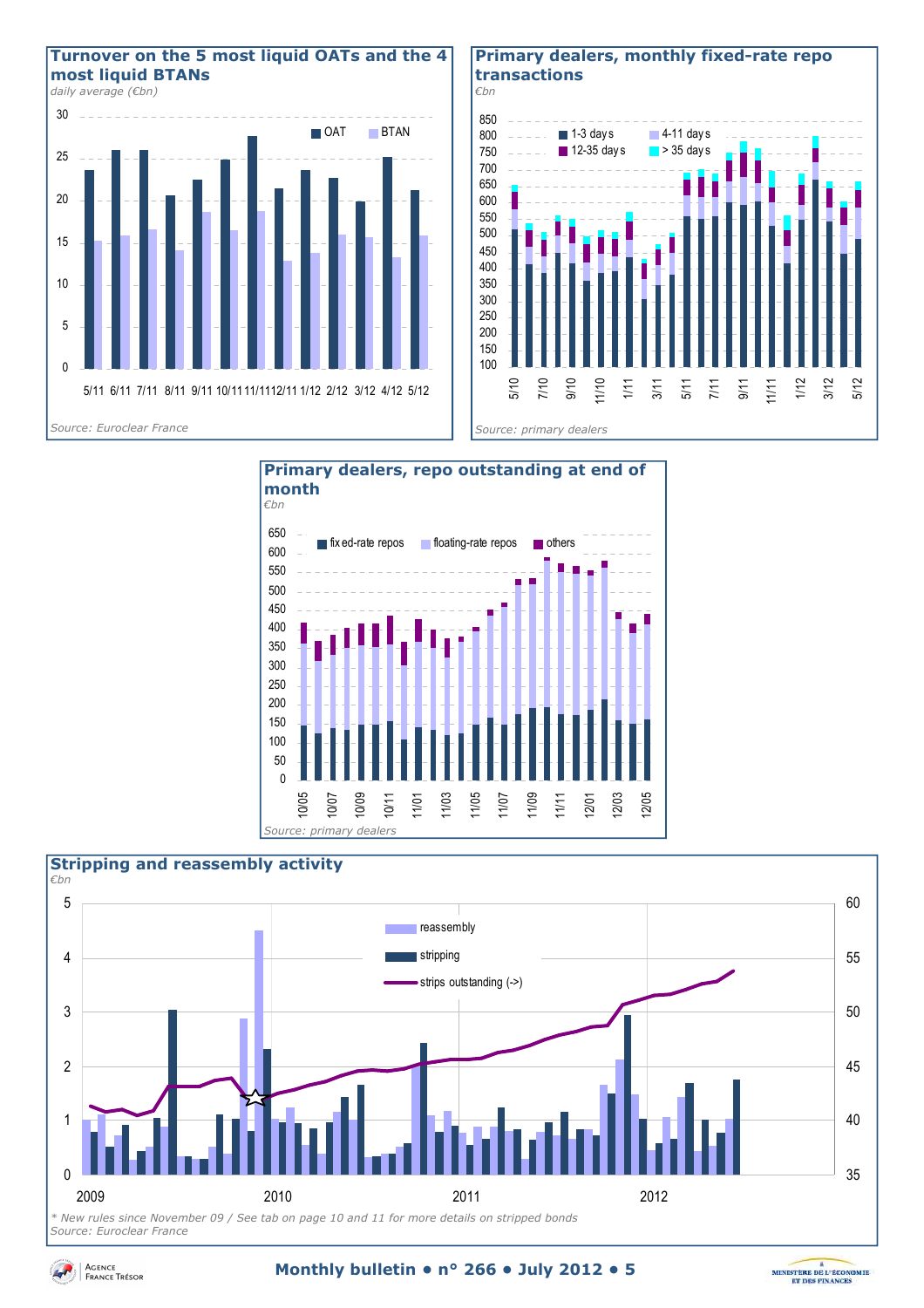# **Peripheral banks need to be supported**

By Gilles Moec, euro area Economist, Deutsche Bank

Seen from the US, the Eurozone's persistent difficulty to formulate the adequate response to its current predicament is quite baffling. Indeed, while on aggregate the euro area looks healthier than the US on many counts (fiscal deficit, level of public debt, current account, household leveraging), the region is currently wallowing in an idiosyncratic stagnation/recession while it refuses to import the "simple" solutions from the other side of the pond, i.e. the mixture of ultra-active monetary policy and expansive fiscal policy that has been Washington DC's self-medication since 2008.

In our view this toolbox cannot be of any help to Europe in the timeframe consistent with a resolution of the current turmoil. The EU treaty, which cannot be revised easily without triggering its own volatility, imposes strict hurdles on both fiscal policy itself as well as on the interactions between fiscal and monetary instruments. Progress towards fiscal union and some form of debt mutualization still look far away.

Still, the US approach to crisis management could inspire the European governments in one area: bank recapitalization under "federal" funding – drawing from the TARP experience - probably is a fruitful strategy. It has become trivial to consider that Spain is today's crisis number 1 battlefield. This one particular battle can be won if the markets get a strong sense that the Europeans are committed to break the "sovereign/bank loop".

In the US the upturn in credit origination – which coincided with the implementation of TARP - probably did more to re-start the US economy than the fiscal impulse which actually did no go much beyond the effort of 2001, in a much milder recessionary environment. A recapitalization of Spanish banks – without imposing an additional



**MINISTÈRE DE L'ÉCONOMIE** 

**ET DES FINANCE** 

burden on the sovereign - would allow them to start clearing housing overcapacities and give them a chance to partly offset the impact on domestic demand of the necessary fiscal consolidation currently underway.

As an accompaniment to recapitalization, we also consider that another effort is needed from the ECB on long term liquidity. Now that it is getting clearer that banks in the periphery are the "buyers of last resort" of sovereign debt, we think that it would be paramount to give them – not just in Spain – another clear incentive to engage in "carry trades".

True, this would probably encourage further the "re-domestication" of public debt in the periphery, but we think that it is now an unavoidable phase. The alternatives are not engaging. In our view, it is makes much more sense to focus on banks, both in terms of capital and funding, than allowing the extension of the EFSF/ESM programs to more sovereigns, at a larger cost for the entire monetary union. "Direct recapitalization" is conditional on bank supervision at the European level. Investors need to understand that this will take time, but market dynamics are currently calling for an acceleration of the policy process.

NB: this Agence France Trésor forum offers economists an opportunity to express their personal opinion. Thus, the above article strictly reflects the author's view, and should not be construed as expressing the viewpoints of Agence France Trésor or the Ministry of the Economy, Finance and Industry .

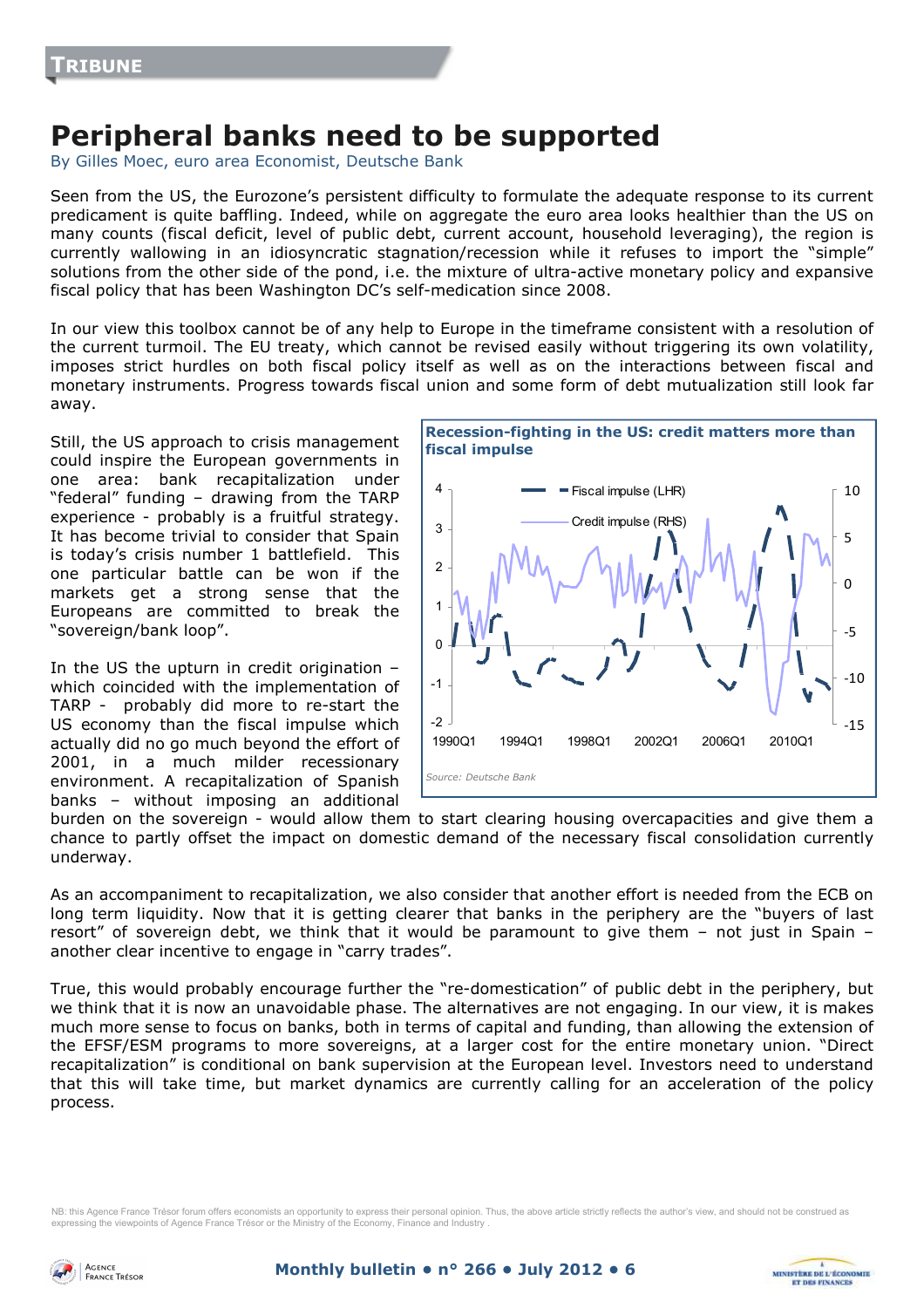#### **Macro-economic forecast**

*Real growth rate as a %* 

|                              | 2011 | 2012 | 2013 |
|------------------------------|------|------|------|
| French GDP                   | 1.7  | 0.7  | 1.75 |
| House hold consumption       | 0.3  | 0.3  | 1.2  |
| <b>Business investment</b>   | 4.3  | 0.6  | 4.1  |
| Exports                      | 5.0  | 3.4  | 5.2  |
| Imports                      | 4.8  | 1.6  | 4.0  |
| Consumer prices              | 2.1  | 1.9  | 1.8  |
| (on an annual average basis) |      |      |      |

*Source: French stability programme 2012-2016, Ministry of the Economy and Finance* 

#### **Gross domestic product at chain-linked previous year prices**

*Variation in %* 





*Source: Ministry of the Economy and Finance* 

| <b>Recent economic indicators</b>                                                              |         |            |
|------------------------------------------------------------------------------------------------|---------|------------|
| Industrial output*, year-on-year                                                               | $-1.3%$ | 5/2012     |
| Household consumption.                                                                         |         |            |
| ye ar-on-year                                                                                  | 0.2%    | 5/2012     |
| Unemployment rate (ILO)                                                                        | 10.0%   | 3/2012     |
| Consumer prices,                                                                               |         |            |
| ye ar-on-year                                                                                  |         |            |
| all items                                                                                      | 2 በ%    | 5/2012     |
| all items excluding tobacco                                                                    | 1.9%    | 5/2012     |
| Trade balance, fob-fob, sa (€bn)                                                               | $-5.3$  | 5/2012     |
|                                                                                                | $-5.8$  | 4/2012     |
| Current account balance, sa $(\epsilon b n)$                                                   | $-4.1$  | 5/2012     |
|                                                                                                | $-4.4$  | 4/2012     |
| 10-year constant maturity rate (TEC10)                                                         | 2.70%   | 06/29/2012 |
| 3-month interest rate (Euribor)                                                                | 0.653%  | 06/29/2012 |
| EUR/USD                                                                                        | 1.2590  | 06/29/2012 |
| EUR / JPY                                                                                      | 100.13  | 06/29/2012 |
| *manufactured goods / Sources: Insee, Ministry of the Economy and<br>Finance, Banque de France |         |            |

#### **Euro exchange rate**





*Sources: according to Maastricht Treaty, Insee and Ministry of the Economy and Finance —Eurostat* 

**Public finance: general government deficit and debt** 

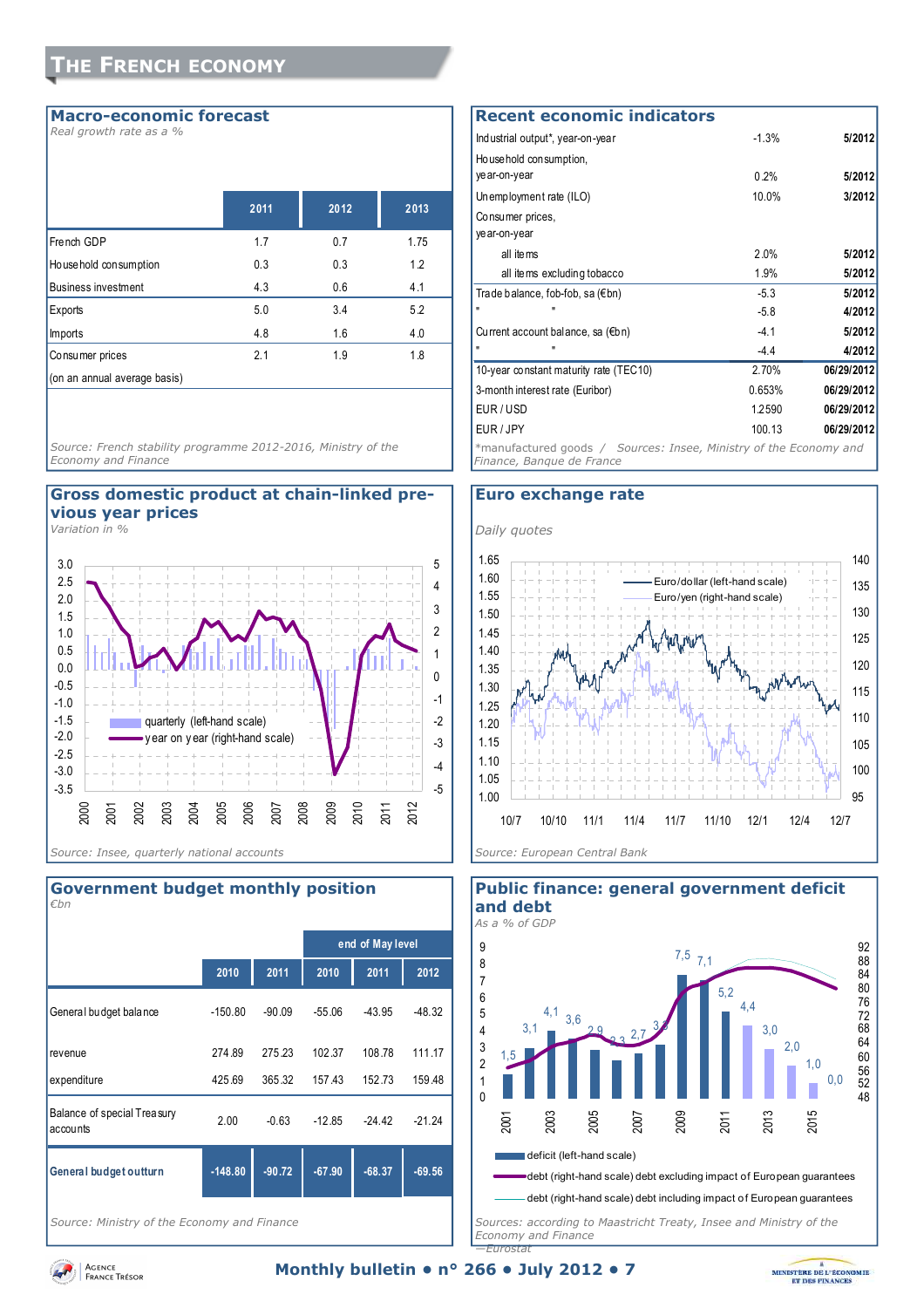### **Timetable for the release of French economic indicators**

| August 2012                                              | September 2012                                                   |  |  |  |  |
|----------------------------------------------------------|------------------------------------------------------------------|--|--|--|--|
| 08/08 Foreign trade in June                              | 09/11 Payroll employment final results Q2-2012                   |  |  |  |  |
| 08/10 Industrial output in June                          | 09/10 Industrial output in July                                  |  |  |  |  |
| 08/13 Balance of payments in June                        | 09/12 Balance of payments in July                                |  |  |  |  |
| 08/14 Consumer prices: index for July                    | 09/12 Consumer prices: index for August                          |  |  |  |  |
| 08/14 Quarterly national accounts: first results Q2-2012 | 09/14                                                            |  |  |  |  |
| 08/14 Payroll employment: provisional results Q2-2012    | 09/25 Industrial trends: monthly survey for September            |  |  |  |  |
| 08/16 Inflation (HICP): July index                       | 09/28 Quarterly national accounts: final results Q2-2012         |  |  |  |  |
| 08/27 Job seekers in July                                | 09/26 Job seekers in August                                      |  |  |  |  |
| 08/28 Industrial investments: July survey                | 09/28 Household consumption of manufactured goods in July/August |  |  |  |  |
| 08/28 New building starts in July                        | 09/06 Job see kers Q2-2012 (BIT)                                 |  |  |  |  |
| 08/29 Industrial trends: monthly survey for August       | 09/28 General government debt Q2-2012                            |  |  |  |  |
|                                                          | 09/25 New building starts in August                              |  |  |  |  |
|                                                          |                                                                  |  |  |  |  |

*Sources: Insee, Eurostat*

# **INTERNATIONAL COMPARISONS**





87.2

Euro area

102.9

USA

Japan

229.8

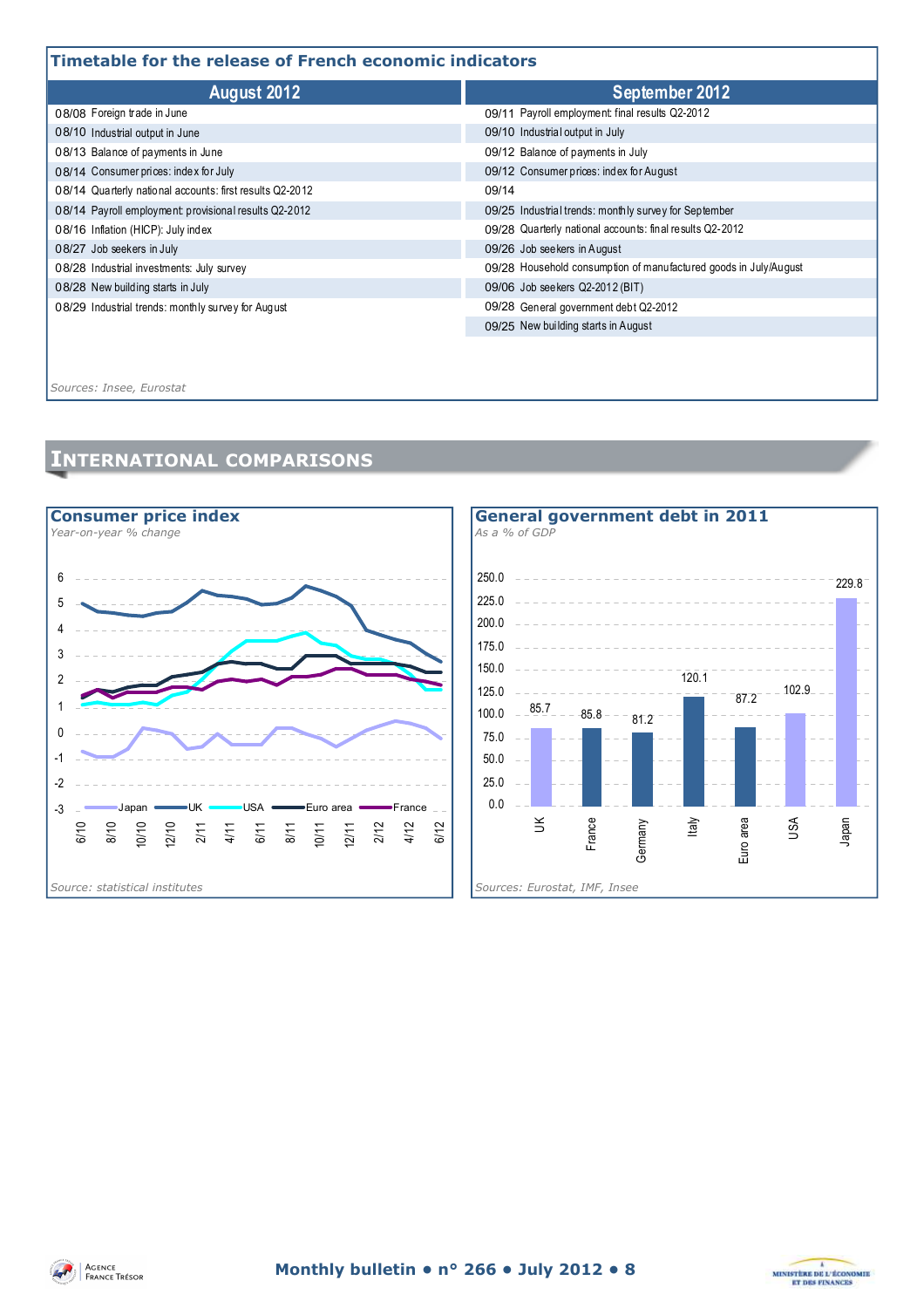## **Treasury notes at June 30, 2012**

*In euros* 

| <b>ISIN CODE</b><br>Euroclear France | <b>Bond</b>                  | O utstanding      | Indexation<br>coefficient | Face value    |
|--------------------------------------|------------------------------|-------------------|---------------------------|---------------|
|                                      | <b>Maturity 2012</b>         | 27,562,000,000    |                           |               |
| FR0110979186                         | BTAN 4,5% 12 July 2012       | 15,160,000,000    |                           |               |
| FR0118153370                         | BTAN 0,75% 20 September 2012 | 12,402,000,000    |                           |               |
|                                      | <b>Maturity 2013</b>         | 51,450,000,000    |                           |               |
| FR0113087466                         | BTAN 3,75% 12 January 2013   | 18,738,000,000    |                           |               |
| FR0114683842                         | BTAN 4,5% 12 July 2013       | 20,431,000,000    |                           |               |
| FR0119580019                         | BTAN 2% 25 September 2013    | 12,281,000,000    |                           |               |
|                                      | <b>Maturity 2014</b>         | 68,727,000,000    |                           |               |
| FR0116114978                         | BTAN 2,5% 12 January 2014    | 29,197,000,000    |                           |               |
| FR0116843535                         | BTAN 3% 12 July 2014         | 30,269,000,000    |                           |               |
| FR0120634490                         | BTAN 0,75% 25 September 2014 | 9,261,000,000     |                           |               |
|                                      | <b>Maturity 2015</b>         | 49,662,000,000    |                           |               |
| FR0117836652                         | BTAN 2,5% 15 January 2015    | 21,605,000,000    |                           |               |
| FR0118462128                         | BTAN 2% 12 July 2015         | 28,057,000,000    |                           |               |
|                                      | <b>Maturity 2016</b>         | 55,261,166,160    |                           |               |
| FR0119105809                         | BTAN 2,25% 25 February 2016  | 23,056,000,000    |                           |               |
| FR0119580050                         | BTAN 2,5% 25 July 2016       | 22,553,000,000    |                           |               |
| FR0119105791                         | BTANi 0,45% 25 July 2016     | 9,652,166,160 (1) | 1.03988                   | 9,282,000,000 |
|                                      | <b>Maturity 2017</b>         | 20,302,000,000    |                           |               |
| FR0120473253                         | BTAN 1,75% 25 February 2017  | 20,302,000,000    |                           |               |

| Total Treasury notes             | 272,964,166,160      |
|----------------------------------|----------------------|
| <b>Average maturity of BTANs</b> | 2 years and 108 days |

(1) Indexed bonds outstanding  $=$  face value x indexation coefficient



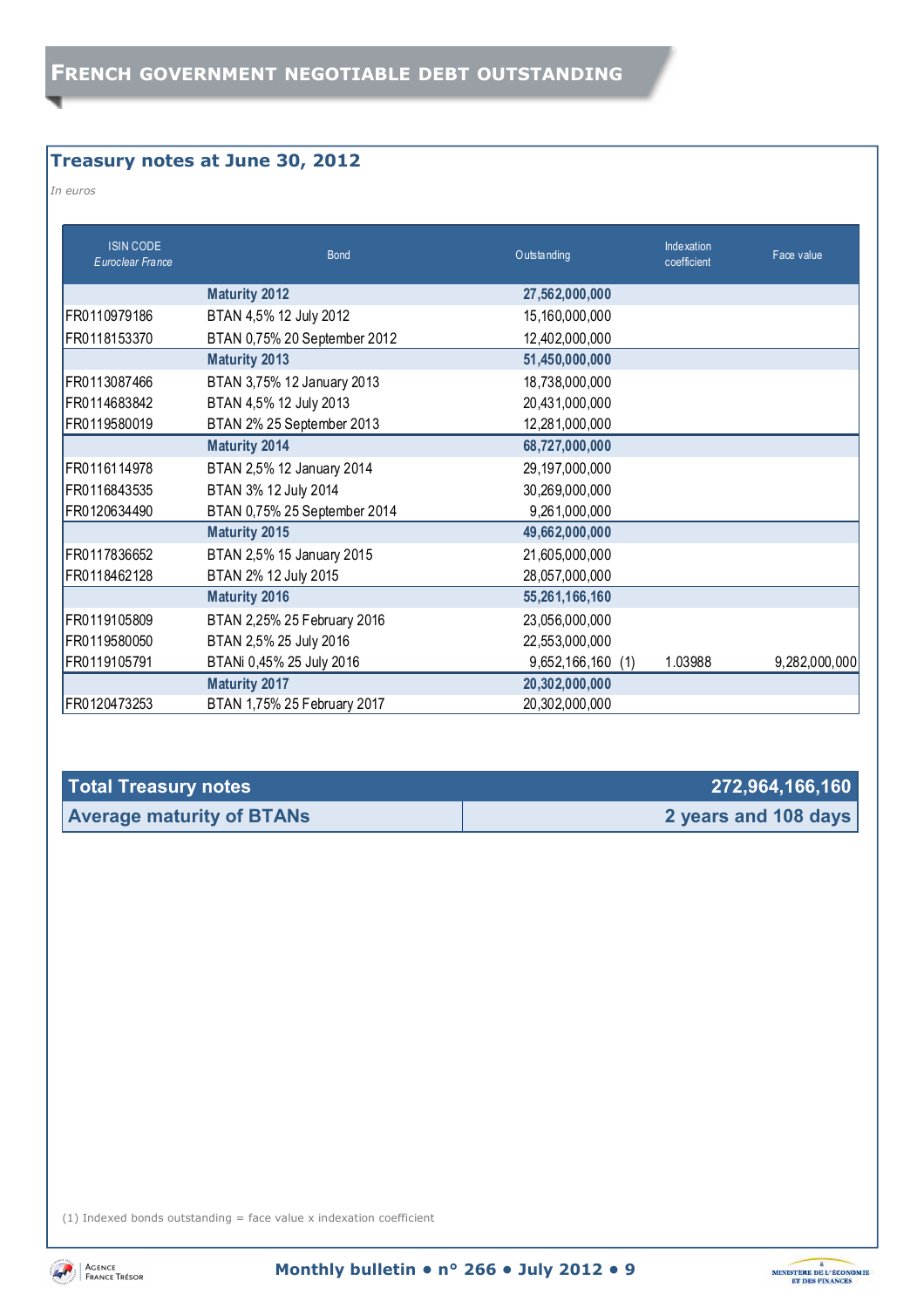## **Fungible Treasury bonds at June 30, 2012**

*In euros* 

| <b>ISIN CODE</b><br><b>Euroclear France</b> | <b>Bond</b>                     | Outstanding           | Indexation<br>$\infty$ efficient | Face value     | <b>Stripped</b> |
|---------------------------------------------|---------------------------------|-----------------------|----------------------------------|----------------|-----------------|
|                                             | <b>Maturity 2012</b>            | 35,330,339,823        |                                  |                |                 |
| FR0000188013                                | OAT€i 3% 25 July 2012           | 11,178,519,560 (1)    | 1.24261                          | 8,996,000,000  | 0               |
| FR0000188690                                | OAT 4,75% 25 October 2012       | 18,716,122,924        |                                  |                | 0               |
| FR0000570780                                | OAT 8,5% 26 December 2012       | 5,435,697,339         |                                  |                |                 |
|                                             | <b>Maturity 2013</b>            | 63,792,052,217        |                                  |                |                 |
| FR0000188989                                | OAT 4% 25 April 2013            | 22,072,183,879        |                                  |                | 0               |
| FR0000188955                                | OATi 2,5% 25 July 2013          | 18,494,110,659 (1)    | 1.18227                          | 15,642,882,471 |                 |
| FR0010011130                                | OAT 4% 25 October 2013          | 23,225,757,679        |                                  |                | ი               |
|                                             | <b>Maturity 2014</b>            | 46,695,724,224        |                                  |                |                 |
| FR0010061242                                | OAT 4% 25 April 2014            | 25,111,752,234        |                                  |                | 0               |
| FR0010112052                                | OAT 4% 25 October 2014          | 21,583,971,990        |                                  |                | 0               |
|                                             | <b>Maturity 2015</b>            | 74,206,207,053        |                                  |                |                 |
| FR0010163543                                | OAT 3,5% 25 April 2015          | 24,412,313,893        |                                  |                | 0               |
| FR0010135525                                | OAT€i 1,6% 25 July 2015         | 16,557,893,160 (1)    | 1.17833                          | 14,052,000,000 |                 |
| FR0010216481                                | OAT 3% 25 October 2015          | 33,236,000,000        |                                  |                |                 |
|                                             | <b>Maturity 2016</b>            | 57,859,000,000        |                                  |                |                 |
| FR0010288357                                | OAT 3,25% 25 April 2016         | 29,070,000,000        |                                  |                | 0               |
| FR0000187361                                | OAT 5% 25 October 2016          | 28,789,000,000        |                                  |                | 556,263,600     |
|                                             | <b>Maturity 2017</b>            | 77,479,483,600        |                                  |                |                 |
| FR0010415331                                | OAT 3,75% 25 April 2017         | 30,235,000,000        |                                  |                |                 |
| FR0010235176                                | OATi 1% 25 July 2017            | 22,668,483,600 (1)    | 1.12248                          | 20,195,000,000 |                 |
| FR0010517417                                | OAT 4,25% 25 October 2017       | 24,576,000,000        |                                  |                | ი               |
|                                             | <b>Maturity 2018</b>            | 50,745,596,800        |                                  |                |                 |
| FR0010604983                                | OAT 4% 25 April 2018            | 25,520,000,000        |                                  |                | 0               |
| FR0011237643                                | OAT€i 0,25% 25 July 2018        | 2,582,596,800 (1)     | 1.02484                          | 2,520,000,000  |                 |
| FR0010670737                                | OAT 4,25% 25 October 2018       | 22,643,000,000        |                                  |                |                 |
|                                             | <b>Maturity 2019</b>            | 74,043,910,793        |                                  |                |                 |
| FR0000189151                                | OAT 4,25% 25 April 2019         | 29,712,000,000        |                                  |                | 0               |
| FR0010850032                                | OATi 1,3% 25 July 2019          | 9,261,901,440 (1)     | 1.05633                          | 8,768,000,000  |                 |
| FR0000570921                                | OAT 8,5% 25 October 2019        | 8,844,392,893         |                                  |                | 5,575,300,100   |
| FR0010776161                                | OAT 3,75% 25 October 2019       | 26,203,000,000        |                                  |                |                 |
| FR0000570954                                | OAT cap. 9,82% 31 December 2019 | 22,616,460<br>(2)     |                                  | 6,692,154      |                 |
|                                             | <b>Maturity 2020</b>            | 84,635,737,750        |                                  |                |                 |
| FR0010854182                                | OAT 3,5% 25 April 2020          | 29,871,000,000        |                                  |                | 0               |
| FR0010050559                                | OAT€i 2,25% 25 July 2020        | 24,019,737,750 (1)    | 1.20249                          | 19,975,000,000 |                 |
| FR0010949651                                | OAT 2,5% 25 October 2020        | 30,745,000,000        |                                  |                |                 |
|                                             | <b>Maturity 2021</b>            | 61,083,000,000        |                                  |                |                 |
| FR0010192997                                | OAT 3,75% 25 April 2021         | 31,402,000,000        |                                  |                | 104,566,800     |
| FR0011059088                                | OAT 3,25% 25 October 2021       | 29,681,000,000        |                                  |                |                 |
|                                             | <b>Maturity 2022</b>            | 40,701,226,530        |                                  |                |                 |
| FR0000571044                                | OAT 8,25% 25 April 2022         | 1,243,939,990         |                                  |                | 715,468,400     |
| FR0011196856                                | OAT 3% 25 April 2022            | 23,398,000,000        |                                  |                |                 |
| FR0010899765                                | OAT€i 1,1% 25 July 2022         | 16,059,286,540<br>(1) | 1.06898                          | 15,023,000,000 |                 |
|                                             | <b>Maturity 2023</b>            | 53,489,302,703        |                                  |                |                 |
| FR0000571085                                | OAT 8,5% 25 April 2023          | 10,606,195,903        |                                  |                | 6,507,825,000   |
| FR0010585901                                | OATi 2, 1% 25 July 2023         | 11,395,106,800 (1)    | 1.08815                          | 10,472,000,000 |                 |
| FR0010466938                                | OAT 4,25% 25 October 2023       | 31,488,000,000        |                                  |                | 343,952,000     |

 $(1)$  Indexed bonds outstanding = face value x indexation coefficient

(2) Including coupons capitalized at 31/12/2010; not open to subscription

(3) Revised updated on 28/03/2010; not open to subscription

OATi: OAT indexed on the French consumer prices index (excluding tobacco) OAT€i: OAT indexed on the eurozone harmonized index of consumer prices (excluding tobacco)



**Monthly bulletin • n° 266 • July 2012 • 10** 

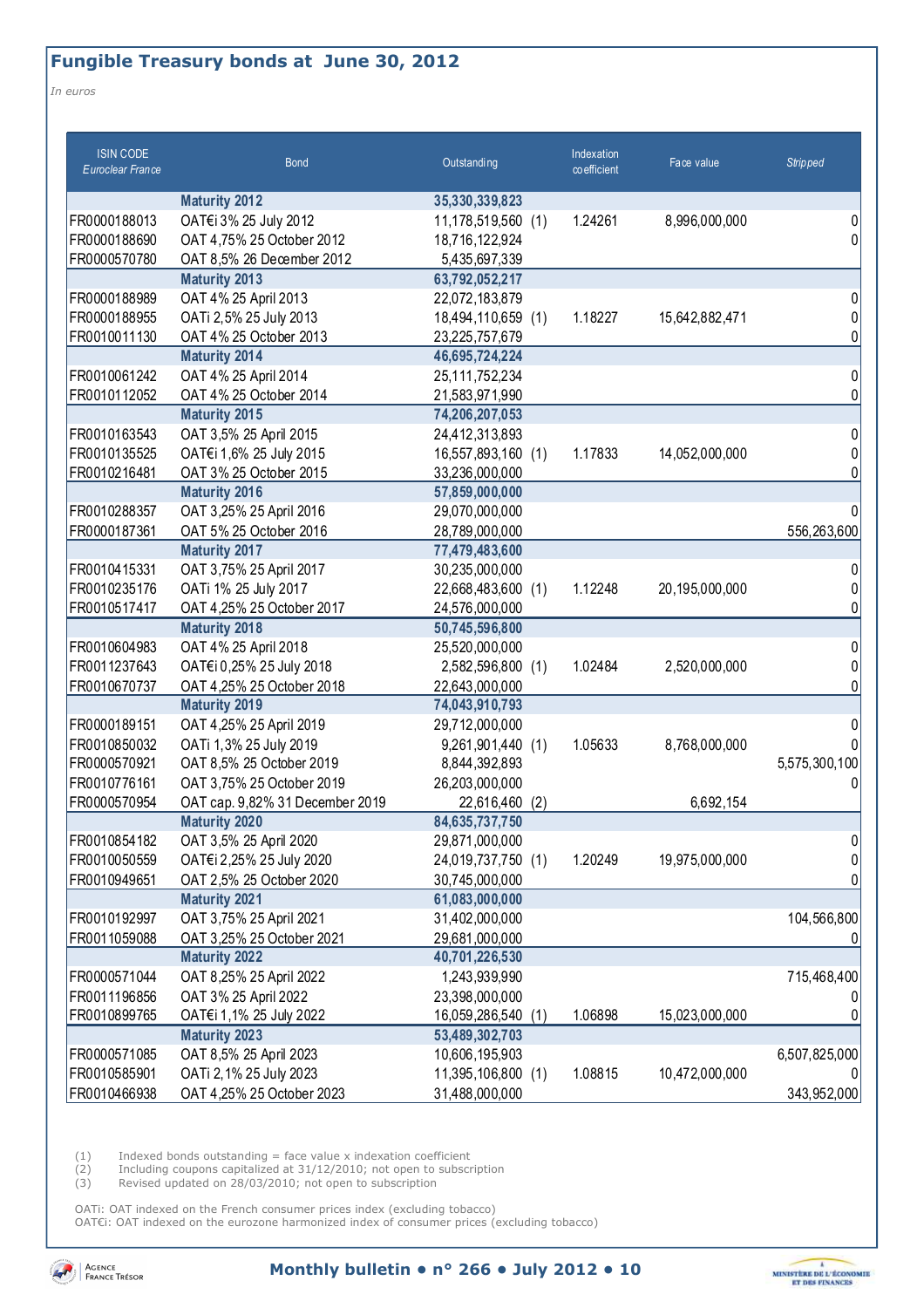*In euros* 

| <b>ISIN CODE</b><br>Euroclear France | <b>Bond</b>                   | Outstanding          | Indexation<br>$\infty$ efficient | Face value    | <b>Stripped</b> |
|--------------------------------------|-------------------------------|----------------------|----------------------------------|---------------|-----------------|
|                                      | <b>Maturity 2025</b>          | 17,780,928,118       |                                  |               |                 |
| FR0000571150                         | OAT 6% 25 October 2025        | 17,780,928,118       |                                  |               | 3,083,326,900   |
|                                      | <b>Maturity 2026</b>          | 30,306,000,000       |                                  |               |                 |
| FR0010916924                         | OAT 3,5% 25 April 2026        | 30,306,000,000       |                                  |               | 447,550,000     |
|                                      | <b>Maturity 2027</b>          | 5,528,453,120        |                                  |               |                 |
| FR0011008705                         | OAT€i 1,85% 25 July 2027      | 5,528,453,120<br>(1) | 1.05344                          | 5,248,000,000 | 0               |
|                                      | <b>Maturity 2028</b>          | 19,091,126           |                                  |               |                 |
| FR0000571226                         | OAT zéro coupon 28 March 2028 | 19,091,126<br>(3)    |                                  | 46,232,603    |                 |
|                                      | <b>Maturity 2029</b>          | 33,509,024,590       |                                  |               |                 |
| FR0000571218                         | OAT 5,5% 25 April 2029        | 24,265,880,458       |                                  |               | 4,074,409,500   |
| FR0000186413                         | OATi 3,4% 25 July 2029        | 9,243,144,132 (1)    | 1.24050                          | 7,451,144,000 | 0               |
|                                      | <b>Maturity 2032</b>          | 34, 146, 231, 130    |                                  |               |                 |
| FR0000188799                         | OAT€i 3,15% 25 July 2032      | 11,414,908,530 (1)   | 1.21837                          | 9,369,000,000 | 0               |
| FR0000187635                         | OAT 5,75% 25 October 2032     | 22,731,322,600       |                                  |               | 11,041,799,000  |
|                                      | <b>Maturity 2035</b>          | 19,089,000,000       |                                  |               |                 |
| FR0010070060                         | OAT 4,75% 25 April 2035       | 19,089,000,000       |                                  |               | 4,208,386,000   |
|                                      | <b>Maturity 2038</b>          | 23,889,000,000       |                                  |               |                 |
| FR0010371401                         | OAT 4% 25 October 2038        | 23,889,000,000       |                                  |               | 4,531,350,000   |
|                                      | <b>Maturity 2040</b>          | 9,185,675,400        |                                  |               |                 |
| FR0010447367                         | OAT€i 1,8% 25 July 2040       | 9,185,675,400<br>(1) | 1.12860                          | 8,139,000,000 | 0               |
|                                      | <b>Maturity 2041</b>          | 21,357,000,000       |                                  |               |                 |
| FR0010773192                         | OAT 4,5% 25 April 2041        | 21,357,000,000       |                                  |               | 4,634,500,000   |
|                                      | <b>Maturity 2055</b>          | 14,926,000,000       |                                  |               |                 |
| FR0010171975                         | OAT 4% 25 April 2055          | 14,926,000,000       |                                  |               | 5,698,367,000   |
|                                      | <b>Maturity 2060</b>          | 8,852,000,000        |                                  |               |                 |
| FR0010870956                         | OAT 4% 25 April 2060          | 8,852,000,000        |                                  |               | 2,239,900,000   |

| Total fungible Treasury bonds | 938,649,984,977      |  |
|-------------------------------|----------------------|--|
| Stripped outstanding          | 53,762,964,300       |  |
| As a % of strippable bonds    | $5.9 \%$             |  |
| <b>Average maturity</b>       | 9 years and 254 days |  |

 $(1)$  Indexed bonds outstanding = face value x indexation coefficient

(2) Including coupons capitalized at 31/12/2010; not open to subscription

(3) Revised updated on 28/03/2010; not open to subscription

OATi: OAT indexed on the French consumer prices index (excluding tobacco) OAT€i: OAT indexed on the eurozone harmonized index of consumer prices (excluding tobacco)